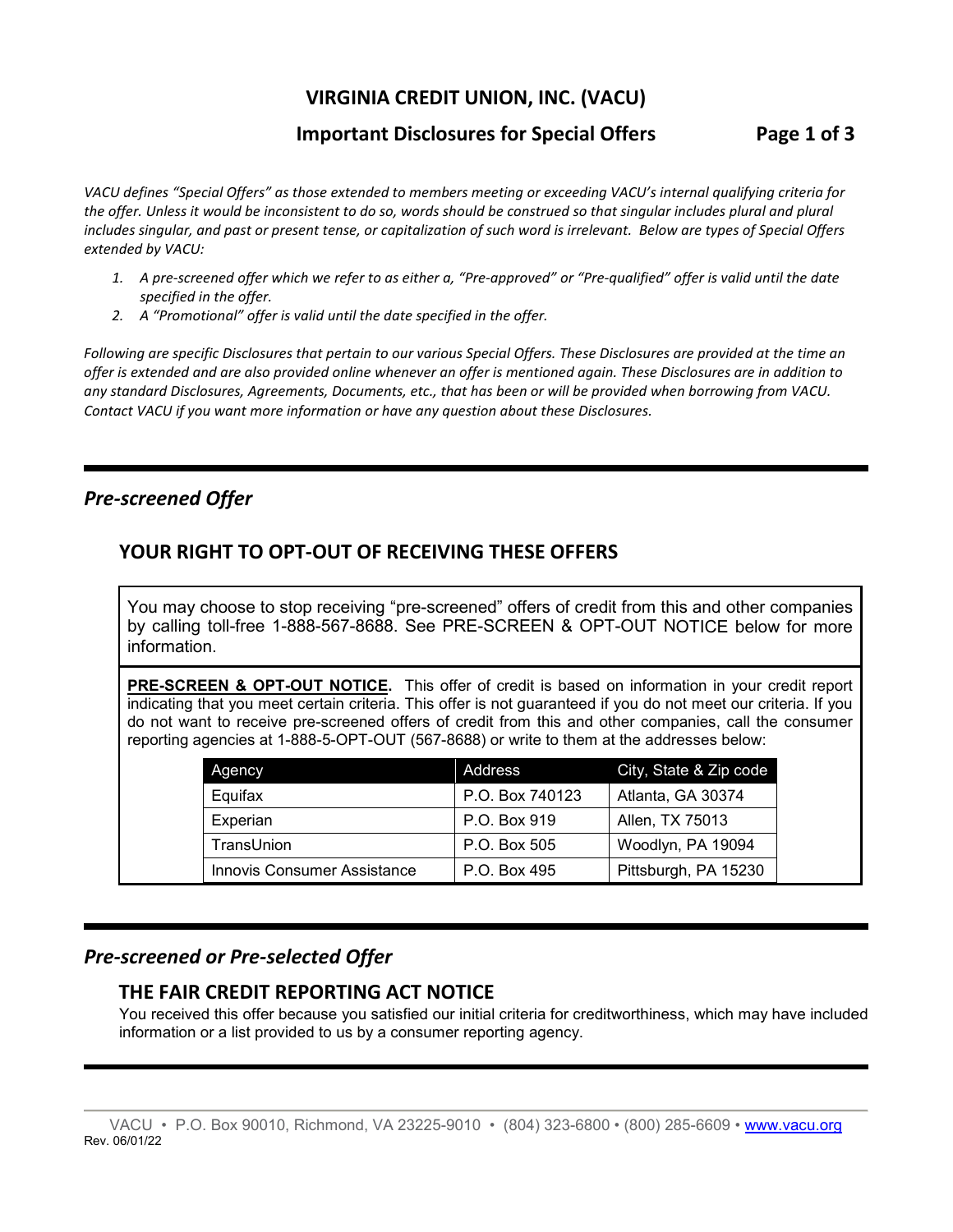# **VIRGINIA CREDIT UNION, INC. (VACU)**

## **Important Disclosures for Special Offers Page 2 of 3**

# **VACU SPECIFIC CONDITIONS – ANY OFFER**

Unless stated otherwise, not all members may qualify for these offers. Members must be in good standing and 21-years of age or older (18-years old for auto loans). Any offer extended is limited, non-transferable and cannot be used to refinance or transfer an existing VACU debt in your name or secured by collateral titled in your name. Unless stated otherwise, the APR is determined at the time you accept an offer based on factors such as: (1) VACU's published APRs for the product type; (2) if any guaranteed or promotional offer is still available; (3) the loan amount, credit limit or available credit; (4) the payback term for a consumer loan or real estate secured loan; (5) the vehicle type for a vehicle loan; (6) the property type for a real estate secured loan; and, (7) your continuing to meet or exceed any creditworthiness criteria, including any information we may have obtained from a consumer reporting agency that we used as a basis for the offer. For a new loan or credit offer: (a) other rates may apply based on certain factors and you should contact VACU for the specific rate; (b) loan documents must be completed; and (c) it is a federal crime to willfully and deliberately provide incorrect or incomplete information on loan applications made to a State Chartered Credit Union insured by NCUA.

*Consumer Report Notice*: To ensure each borrower continues to meet our initial criteria for creditworthiness, upon a borrower's acceptance of this offer, each borrower agrees that we may obtain a consumer report and that we may validate all information provided on such consumer report, and by each borrower, such as employment, income and outstanding debts. If any borrower does not continue to meet our specific criteria for creditworthiness, and/or is unable to adhere to the Conditions of Offer, or if extending credit would then exceed our internal credit policy limits, we reserve the right to reduce or revoke this offer.

#### *Below are additional Conditions that are applicable to each of VACU's specific Offers.*

- **Pre-approved Vehicle Offer extended at the time of membership opening.** Loan amount is valid for 60 days from the date the membership was opened. Rate is effective as of date shown in offer and is subject to change. If an offer is accepted, the Application process must be completed within 45-days from the date accepted.
- **Pre-approved Credit Card Offer extended at the time of membership opening.** Loan amount is valid for 60 days from the date the membership was opened. Rate is effective as of date shown in offer and is subject to change. If an offer is accepted, the Application process must be completed within 45-days from the date accepted.
- **Pre-approved Offer - Vehicle Loan.** Effective 04-01-22. Loan amount is approved through 06-30-22. Listed APRs assume excellent credit, a 0.5% discount for an automated payment method approved by us, a 1.0% discount for a loan-to-value (LTV) that is 115% or less, 0.5% discount for a loan-to-value (LTV) that is between 115.1-125%, 1.5% discount for a loan amount of \$35,000 or more, 1.0% discount for a loan amount between \$20,000-34,999, and .25% for a loan amount between \$10,000-\$19,999 Regardless of avaible discounts, 1.99% is the minimum APR offered. Minimum and maximum loan amounts apply. Ask us about other APR and longer terms options. Please contact us for specific terms, rates, available discounts, and information about loans originated at dealerships that participate in Credit Union Direct Lending (CUDL).
- **Pre-selected Offer - Vehicle Loan.** Effective 04-01-22. Loan amount is approved through 06-30-22. Listed APRs assume excellent credit, a 0.5% discount for an automated payment method approved by us, a 1.0% discount for a loan-to-value (LTV) that is 115% or less, 0.5% discount for a loan-to-value (LTV) that is between 115.1-125%, 1.5% discount for a loan amount of \$35,000 or more, 1.0% discount for a loan amount between \$20,000-34,999, and .25% for a loan amount between \$10,000-\$19,999 Regardless of avaible discounts, 1.99% is the minimum APR offered. Minimum and maximum loan amounts apply. Ask us about other APR and longer terms options. Please contact us for specific terms, rates, available discounts, and information about loans originated at dealerships that participate in Credit Union Direct Lending (CUDL).